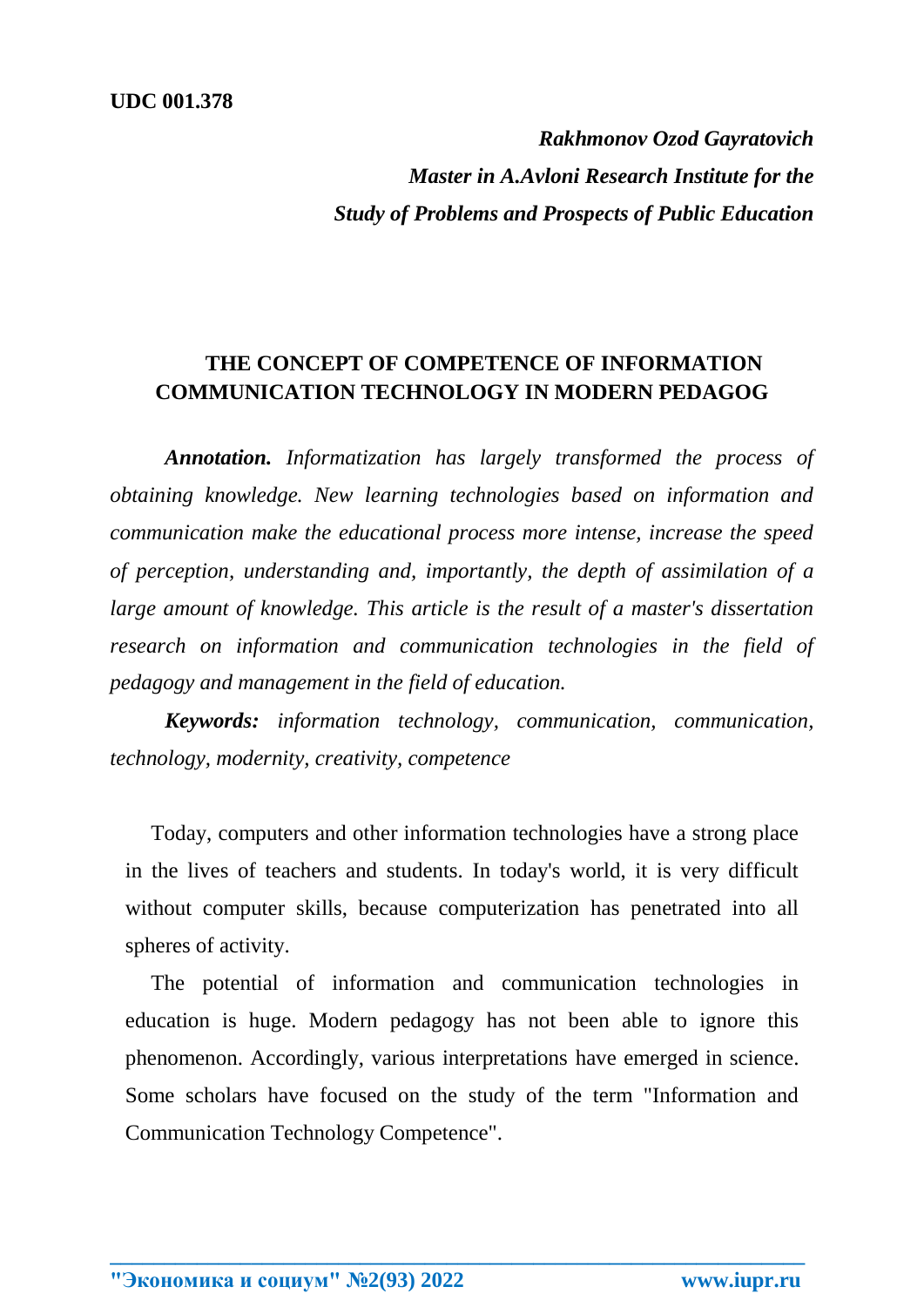Considering the existing interpretations of the term information and communication competence, we can distinguish a general interpretation, according to which:

Competence in information and communication technologies. The ability to access, search for, organize, process, evaluate, and use information and communication technologies to produce and transmit / distribute information that is sufficient to live and work successfully in an evolving information society.

The competence of information and communication technologies includes several components, as a result of which it can be considered as an independent unit of pedagogical competence in accordance with the state educational standards of the new generation.

The competence of the educator in information and communication technologies is an important element of the qualification level of a modern teacher. In the context of increasing demands on the level of teaching subjects in the field of information and communication technologies, knowledge of information and communication technologies allows to individualize the learning process and introduce innovations that improve students' learning and interest in education.

Content of the teacher's information and communication technology competence.

A modern teacher masters information and communication technologies in several stages, which enhances his professional skills. In pedagogy, each stage is considered separately.

Thus, the first stage provides for the development of the teacher's information and communication skills related to the organization of teaching students.

The second stage is characterized by the formation of competencies of pedagogical information and communication technologies in the mode of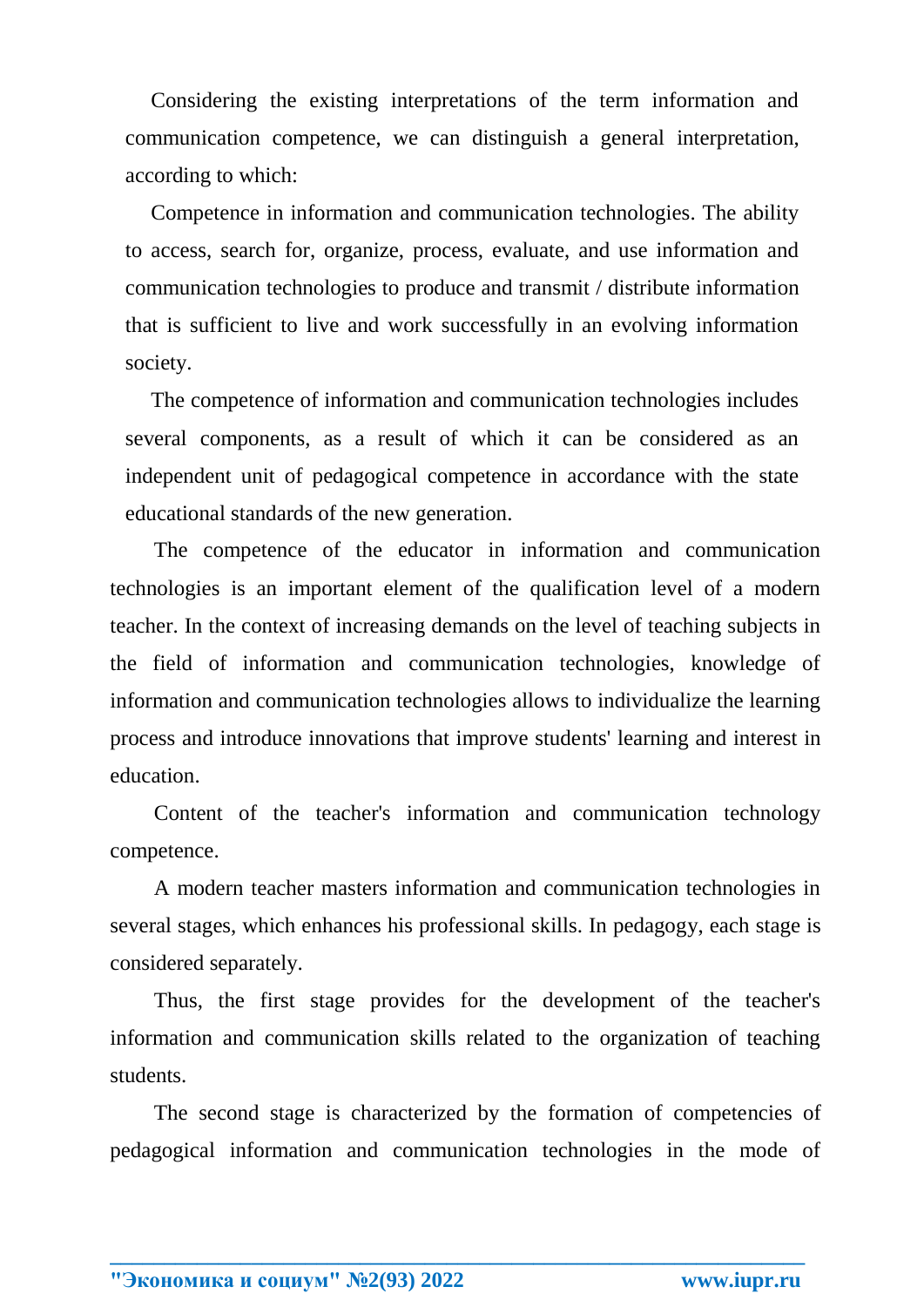network pedagogical cooperation related to the improvement of the educational process.

Today, in the era of transition of information and communication technologies to specialized education, teacher training is becoming one of the most important tasks [1].

Informatization can take the system of professional development to a new level, which is impossible without the development of teachers' competence in information and communication technologies.

The model of information and communication technology competence, which exists in modern standards, allows the teacher to progress, constantly expand their knowledge and capabilities in the field of pedagogy.

Information and communication technology competency model.





Information and communication technology competencies include elements that are formed and applied in individual disciplines, integrated interdisciplinary projects, and extracurricular activities. At the same time, the development of information and communication technology competence within a particular discipline contributes to the formation of metasubject information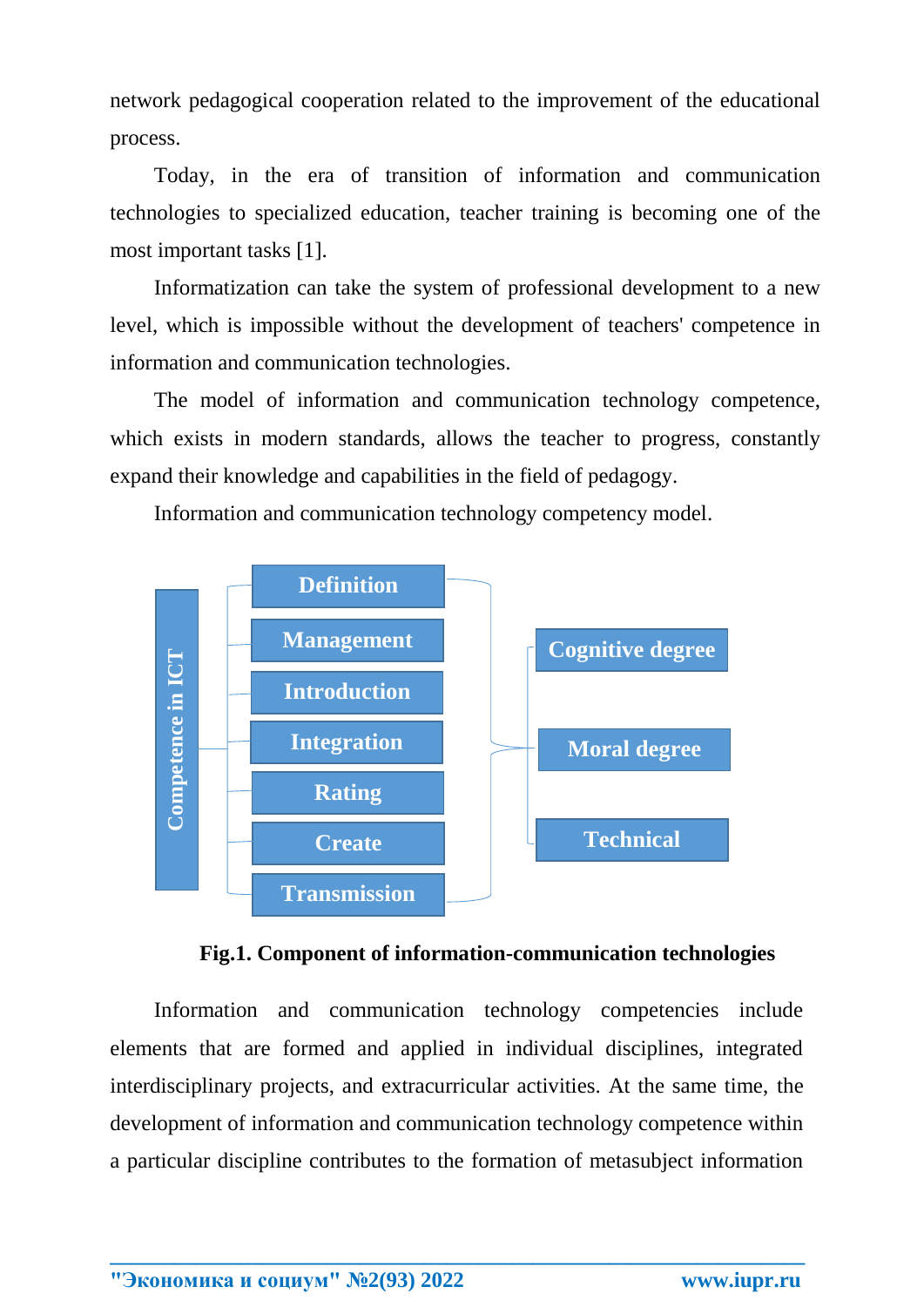and communication technology competence, which plays a key role in shaping universal learning movements.

Current educational approaches require constant monitoring and evaluation of the teacher's level of information and communication technology competence. The main goal is to assess the skills of information and communication technologies, to diagnose the dynamics of development and to identify "steady events" and gaps in a timely manner.

Monitoring is one of the main ways to assess a teacher's ICT competence. it aims to study and select appropriate methods to address gaps in information and communication technology competencies.

The modern concept of monitoring the competence of teachers in information and communication technologies is based on the work of the famous teacher LV Kochegarova. Monitoring serves as a method of assessing the quality of teacher training as a method of assessing the competence of information and communication technologies.

Key features include:

information function - allows to record learning outcomes and evaluate the success, achievements and challenges of each teacher;

control and correction function - provides objective information about the level of informatization of the educational institution in general, information and communication technologies - make adjustments to the teaching methodology, serve as a basis for choosing an individual educational trajectory the mandate of the individual teacher who does [2,4].

This, in turn, helps to create a positive motivation and a conducive environment for each teacher, taking into account the axiological aspects of adult education;

encourages the improvement and deepening of knowledge of motivational function, develops self-control and self-esteem skills.

At present, teachers' information and communication technology competencies can be assessed through expert assessment of their lesson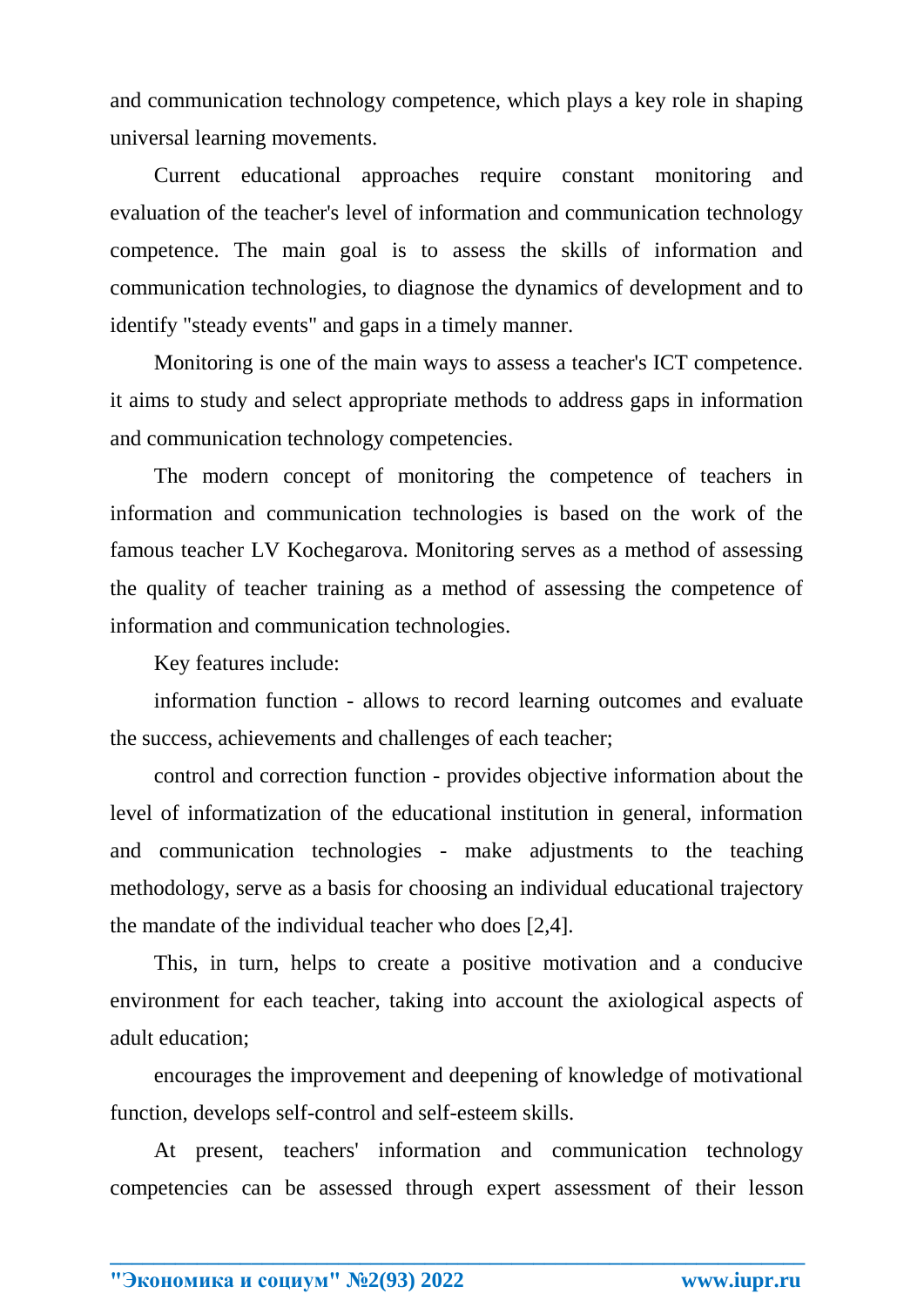development. A separate teacher will be considered and a comparison will be made between the level of use of the mentioned information and communication technologies and the actual level. based on the results of the comparison.

Must be present in all components of the professional standard.

It is determined in the learning process and is determined by experts, as a rule, in the process of monitoring the teacher's activities and analyzing his fixation in the information environment.

Reflect and evaluate the requirements of the State Education Standard on the conditions of implementation of the educational program in the requirements for the professional competence of the teacher in the field of information and communication technologies.

The description of the competence of vocational and pedagogical information and communication technologies and its separate elements are given for the situation when the requirements of the state educational standard for the material and information conditions of the general educational process are met.

As a temporary measure, the elements of information and communication technology - competence - can be assessed outside the learning process, in typical situations.

Components of a teacher's information and communication technology competence:

1. Observance of rules of use of equipment and work with means of information and communication technologies, suspension, continuation and termination, troubleshooting, supply of consumables, ergonomics, safety and basic information and communication technologies. other issues included in the results of the adjustment.

2. Adherence to ethical and legal standards for the use of information and communication technologies (including the prohibition of unauthorized use and coercion of information) [1,2].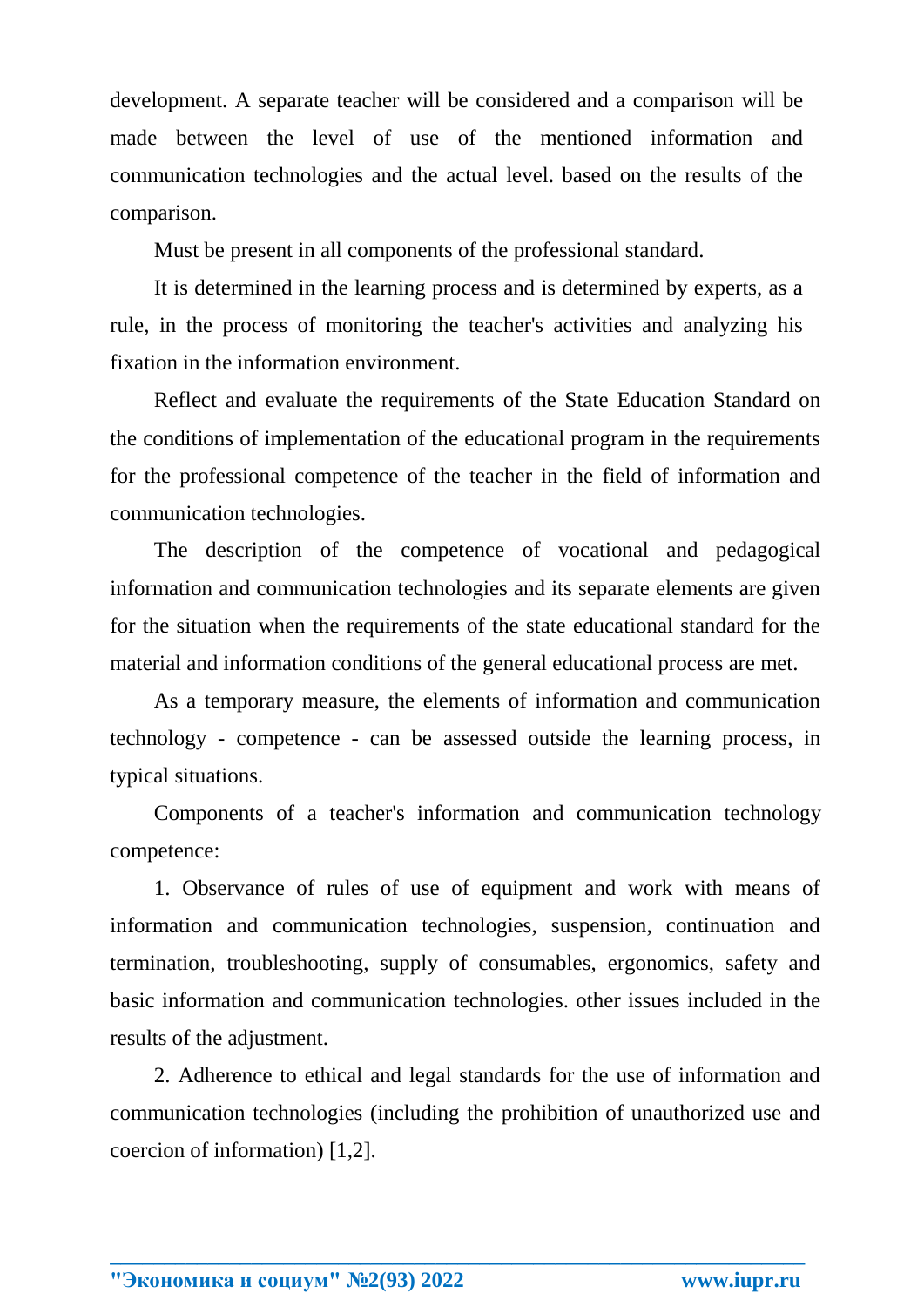3. Video-audio recording of the surrounding world and educational processes.

4. Enter from the keyboard.

5. Audio-visual communication (two-way communication, conference, instant and delayed messages, automated text correction and translation between languages).

6. Internet and database search skills.

7. Systematic use of existing skills in daily and professional situations.

The optimal model of achieving a teacher's professional competence in information and communication technologies is provided by a combination of the following factors:

1. Introduce a state education standard (any level of education, for example, primary).

2. Availability of sufficient technological base, broadband Internet channel, constant access to mobile computers, information and communication media.

3. The need for a teacher, the establishment of the administration of the educational institution for the practical implementation of the State Education Standard, the adoption of local regulations on the work of the staff of the educational institution in the information environment.

4. Preliminary mastering of the competence of basic information and communication technologies in the system of professional development of the teacher by attestation of the educational institution in IT through expert assessment.

## **Reference**

1. Voronkova, Yu.B. Information technologies in education / Yu.B. Voronkov. - R&D: Phoenix, 2010. - 314 p.

2. Gavrilenkova, I.V. Information technologies in natural science education and training. Practice, problems and prospects of professional orientation. Monographs / I.V. Gavrilenkov. - M.: KnoRus, 2018. - 284 p.